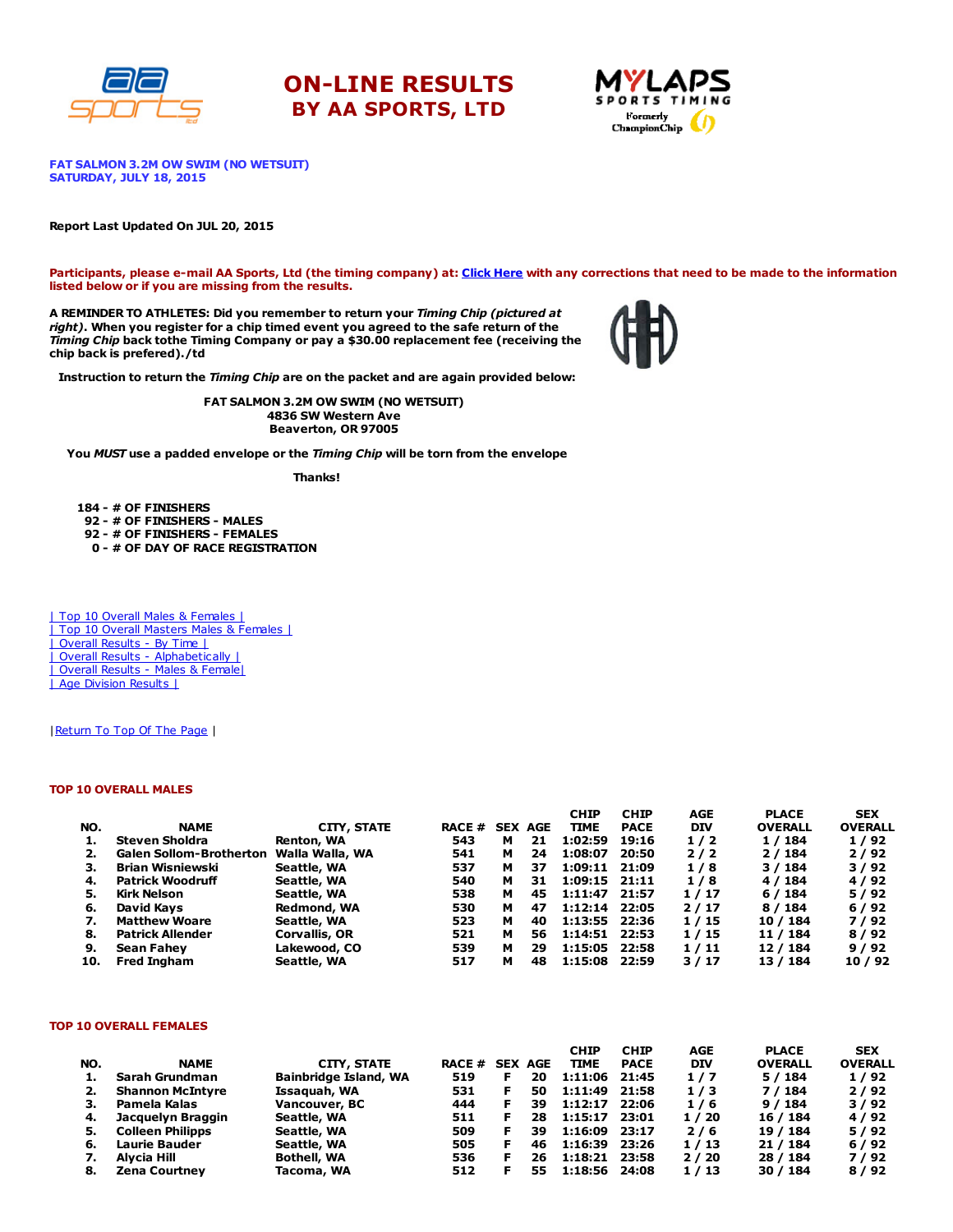| 9. Allison West  | Seattle, WA |  |  |  | 515 F 23 1:19:05 24:11 2/7 31/184 9/92   |  |
|------------------|-------------|--|--|--|------------------------------------------|--|
| 10. Marisa Chang | Seattle, WA |  |  |  | 506 F 27 1:19:26 24:17 3/20 32/184 10/92 |  |

# | Return To Top Of The Page |

## TOP 10 OVERALL MASTERS MALES

|     |                         |                     |               |   |                | <b>CHIP</b>   | <b>CHIP</b> | AGE        | <b>PLACE</b>   | <b>SEX</b>     |
|-----|-------------------------|---------------------|---------------|---|----------------|---------------|-------------|------------|----------------|----------------|
| NO. | <b>NAME</b>             | CITY, STATE         | <b>RACE #</b> |   | <b>SEX AGE</b> | <b>TIME</b>   | <b>PACE</b> | <b>DIV</b> | <b>OVERALL</b> | <b>OVERALL</b> |
|     | Kirk Nelson             | Seattle, WA         | 538           | м | 45             | 1:11:47       | 21:57       | 1/17       | 6/184          | 5/92           |
|     | David Kavs              | Redmond, WA         | 530           | м | 47             | 1:12:14       | 22:05       | 2/17       | 8/184          | 6/92           |
| з.  | <b>Matthew Woare</b>    | Seattle, WA         | 523           | м | 40             | 1:13:55 22:36 |             | 1/15       | 10 / 184       | 7/92           |
| 4.  | <b>Patrick Allender</b> | Corvallis, OR       | 521           | м | 56             | 1:14:51 22:53 |             | 1/15       | 11 / 184       | 8/92           |
| 5.  | <b>Fred Ingham</b>      | Seattle, WA         | 517           | м | 48             | 1:15:08 22:59 |             | 3/17       | 13 / 184       | 10/92          |
| 6.  | <b>Thomas Grandine</b>  | Issaquah, WA        | 504           | м | 56             | 1:15:14 23:00 |             | 2/15       | 14 / 184       | 11/92          |
|     | Alan Bell               | Redmond, WA         | 533           | м | 65             | 1:15:16 23:01 |             | 1/4        | 15 / 184       | 12/92          |
| 8.  | Pat Lee                 | <b>Richland, WA</b> | 503           | м | 44             | 1:15:19 23:02 |             | 2/15       | 17 / 184       | 13/92          |
| 9.  | Doug Portelance         | Redmond, WA         | 527           | м | 57             | 1:16:41 23:27 |             | 3/15       | 22 / 184       | 16 / 92        |
| 10. | <b>Doug Winter</b>      | Custer, WA          | 442           | м | 46             | 1:16:53       | 23:31       | 4/17       | 23 / 184       | 17 / 92        |

## TOP 10 OVERALL MASTERS FEMALES

|     |                           |                    |                |    |    | <b>CHIP</b>   | <b>CHIP</b> | AGE        | <b>PLACE</b>   | <b>SEX</b>     |
|-----|---------------------------|--------------------|----------------|----|----|---------------|-------------|------------|----------------|----------------|
| NO. | <b>NAME</b>               | <b>CITY, STATE</b> | RACE # SEX AGE |    |    | <b>TIME</b>   | <b>PACE</b> | <b>DIV</b> | <b>OVERALL</b> | <b>OVERALL</b> |
| 1.  | <b>Shannon McIntyre</b>   | Issaquah, WA       | 531            | F  | 50 | 1:11:49       | 21:58       | 1/3        | 7 / 184        | 2/92           |
| 2.  | <b>Laurie Bauder</b>      | Seattle, WA        | 505            | F. | 46 | 1:16:39       | 23:26       | 1/13       | 21 / 184       | 6/92           |
| з.  | Zena Courtney             | Tacoma, WA         | 512            | F  | 55 | 1:18:56       | 24:08       | 1/13       | 30 / 184       | 8/92           |
| 4.  | <b>Wendy Vandesompele</b> | Vashon, WA         | 436            | F  | 49 | 1:21:27       | 24:54       | 2/13       | 40 / 184       | 12/92          |
| 5.  | Suzy Jajewski             | Vancouver, WA      | 306            | F  | 40 | 1:24:18 25:47 |             | 1/18       | 52 / 184       | 17/92          |
| 6.  | Tatvana Sussex            | Mercer Island, WA  | 405            |    | 51 | 1:26:20 26:24 |             | 2/3        | 70 / 184       | 27/92          |
| 7.  | <b>Catherine Coolev</b>   | Edmonds, WA        | 222            | F  | 57 | 1:27:02 26:37 |             | 2/13       | 72 / 184       | 28/92          |
| 8.  | <b>Anne Egger</b>         | Ellensburg, WA     | 401            | F  | 41 | 1:27:20       | 26:42       | 2/18       | 73 / 184       | 29/92          |
| 9.  | Kathy Pelham              | Sammamish, WA      | 329            | F  | 42 | 1:29:08       | 27:15       | 3/18       | 82 / 184       | 34 / 92        |
| 10. | Liz Rosen                 | Seattle, WA        | 223            | F  | 46 | 1:29:25 27:21 |             | 3/13       | 85 / 184       | 35/92          |

# | Return To Top Of The Page |

# MEN'S & WOMEN'S OVERALL RESULTS - 3 MILE NO WETSUIT

|     |                                |                              |       |   |                | <b>CHIP</b> | <b>CHIP</b> | <b>AGE</b> | <b>PLACE</b>   | <b>SEX</b>     |
|-----|--------------------------------|------------------------------|-------|---|----------------|-------------|-------------|------------|----------------|----------------|
| NO. | <b>NAME</b>                    | <b>CITY, STATE</b>           | RACE# |   | <b>SEX AGE</b> | <b>TIME</b> | <b>PACE</b> | <b>DIV</b> | <b>OVERALL</b> | <b>OVERALL</b> |
| 1.  | <b>Steven Sholdra</b>          | Renton, WA                   | 543   | м | 21             | 1:02:59     | 19:16       | 1/2        | 1/184          | 1/92           |
| 2.  | <b>Galen Sollom-Brotherton</b> | Walla Walla, WA              | 541   | м | 24             | 1:08:07     | 20:50       | 2/2        | 2/184          | 2/92           |
| 3.  | <b>Brian Wisniewski</b>        | Seattle, WA                  | 537   | м | 37             | 1:09:11     | 21:09       | 1/8        | 3/184          | 3/92           |
| 4.  | <b>Patrick Woodruff</b>        | Seattle, WA                  | 540   | м | 31             | 1:09:15     | 21:11       | 1/8        | 4 / 184        | 4/92           |
| 5.  | Sarah Grundman                 | <b>Bainbridge Island, WA</b> | 519   | F | 20             | 1:11:06     | 21:45       | 1/7        | 5/184          | 1/92           |
| 6.  | <b>Kirk Nelson</b>             | Seattle, WA                  | 538   | М | 45             | 1:11:47     | 21:57       | 1/17       | 6/184          | 5/92           |
| 7.  | <b>Shannon McIntyre</b>        | Issaquah, WA                 | 531   | F | 50             | 1:11:49     | 21:58       | 1/3        | 7 / 184        | 2/92           |
| 8.  | David Kays                     | Redmond, WA                  | 530   | M | 47             | 1:12:14     | 22:05       | 2/17       | 8/184          | 6/92           |
| 9.  | Pamela Kalas                   | Vancouver, BC                | 444   | F | 39             | 1:12:17     | 22:06       | 1/6        | 9/184          | 3/92           |
| 10. | <b>Matthew Woare</b>           | Seattle, WA                  | 523   | м | 40             | 1:13:55     | 22:36       | 1/15       | 10 / 184       | 7/92           |
| 11. | <b>Patrick Allender</b>        | <b>Corvallis, OR</b>         | 521   | м | 56             | 1:14:51     | 22:53       | 1/15       | 11 / 184       | 8/92           |
| 12. | <b>Sean Fahey</b>              | Lakewood, CO                 | 539   | м | 29             | 1:15:05     | 22:58       | 1/11       | 12 / 184       | 9/92           |
| 13. | <b>Fred Ingham</b>             | Seattle, WA                  | 517   | м | 48             | 1:15:08     | 22:59       | 3/17       | 13 / 184       | 10/92          |
| 14. | <b>Thomas Grandine</b>         | Issaquah, WA                 | 504   | м | 56             | 1:15:14     | 23:00       | 2/15       | 14 / 184       | 11/92          |
| 15. | <b>Alan Bell</b>               | Redmond, WA                  | 533   | М | 65             | 1:15:16     | 23:01       | 1/4        | 15 / 184       | 12/92          |
| 16. | Jacquelyn Braggin              | Seattle, WA                  | 511   | F | 28             | 1:15:17     | 23:01       | 1/20       | 16 / 184       | 4/92           |
| 17. | Pat Lee                        | <b>Richland, WA</b>          | 503   | M | 44             | 1:15:19     | 23:02       | 2/15       | 17 / 184       | 13/92          |
| 18. | <b>Brock Jones</b>             | Seattle, WA                  | 430   | м | 33             | 1:15:56     | 23:13       | 2/8        | 18 / 184       | 14 / 92        |
| 19. | <b>Colleen Philipps</b>        | Seattle, WA                  | 509   | F | 39             | 1:16:09     | 23:17       | 2/6        | 19 / 184       | 5/92           |
| 20. | <b>David Dahl</b>              | Seattle, WA                  | 445   | м | 29             | 1:16:32     | 23:24       | 2/11       | 20 / 184       | 15 / 92        |
| 21. | Laurie Bauder                  | Seattle, WA                  | 505   | F | 46             | 1:16:39     | 23:26       | 1/13       | 21 / 184       | 6/92           |
| 22. | <b>Doug Portelance</b>         | Redmond, WA                  | 527   | м | 57             | 1:16:41     | 23:27       | 3/15       | 22 / 184       | 16 / 92        |
| 23. | <b>Doug Winter</b>             | Custer, WA                   | 442   | м | 46             | 1:16:53     | 23:31       | 4/17       | 23 / 184       | 17/92          |
| 24. | Jason Ridle                    | Seguim, WA                   | 434   | м | 41             | 1:17:05     | 23:34       | 3/15       | 24 / 184       | 18 / 92        |
| 25. | <b>Michael Fitzgerald</b>      | Poulsbo, WA                  | 322   | м | 57             | 1:17:08     | 23:35       | 4/15       | 25 / 184       | 19 / 92        |
| 26. | <b>Daniel Smith</b>            | Auburn, WA                   | 427   | м | 52             | 1:17:26     | 23:41       | 1/6        | 26 / 184       | 20 / 92        |
| 27. | <b>Brad Holm</b>               | <b>Oak Harbor, WA</b>        | 535   | M | 26             | 1:18:07     | 23:53       | 3/11       | 27 / 184       | 21 / 92        |
| 28. | <b>Alycia Hill</b>             | <b>Bothell, WA</b>           | 536   | F | 26             | 1:18:21     | 23:58       | 2/20       | 28 / 184       | 7/92           |
| 29. | Jakub Kotynia                  | Redmond, WA                  | 534   | M | 27             | 1:18:54     | 24:08       | 4/11       | 29 / 184       | 22/92          |
| 30. | <b>Zena Courtney</b>           | Tacoma, WA                   | 512   | F | 55             | 1:18:56     | 24:08       | 1/13       | 30 / 184       | 8/92           |
| 31. | <b>Allison West</b>            | Seattle, WA                  | 515   | F | 23             | 1:19:05     | 24:11       | 2/7        | 31 / 184       | 9/92           |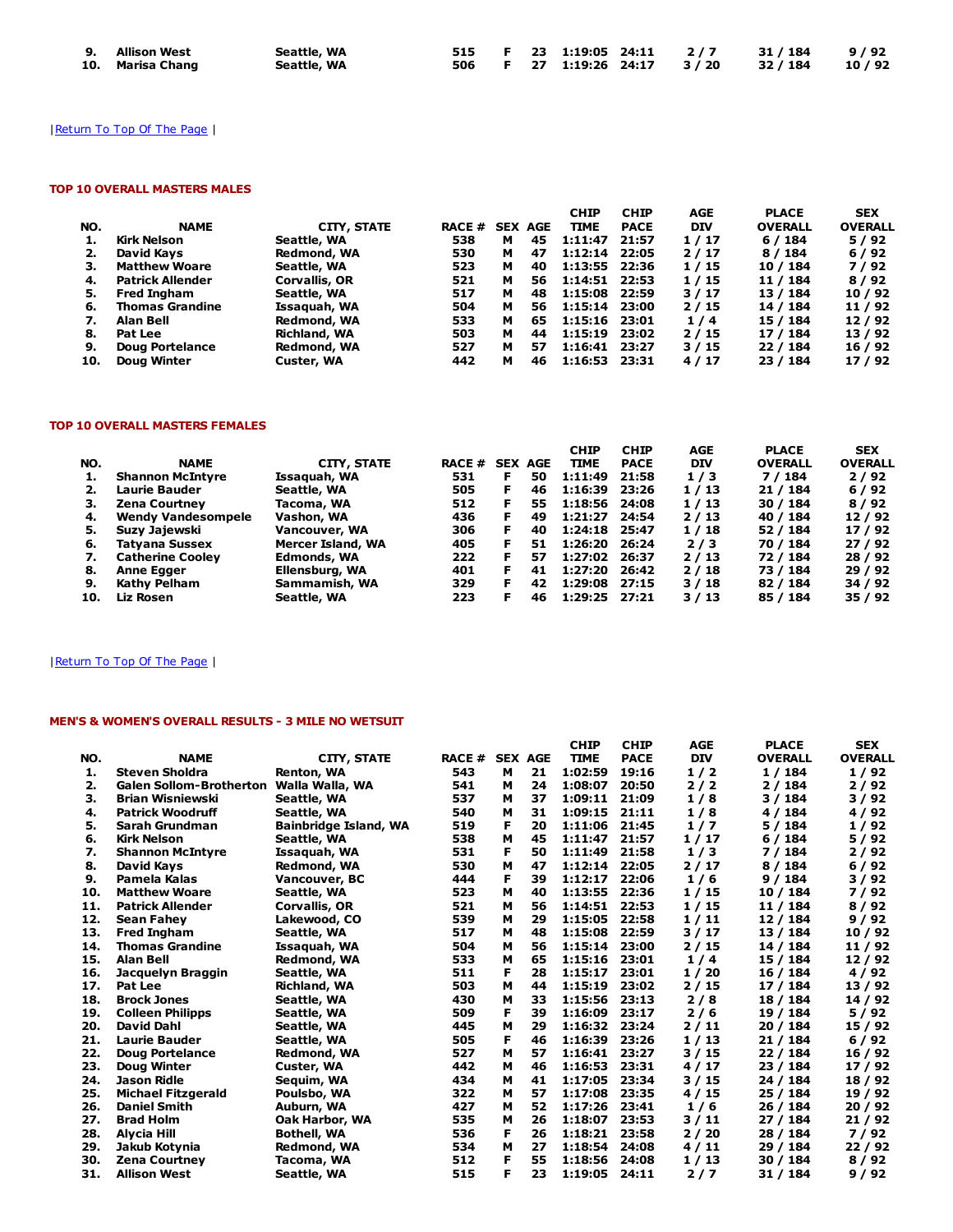| 32.  | Marisa Chang                | Seattle, WA                  | 506 | F | 27 | 1:19:26       | 24:17 | 3/20    | 32 / 184  | 10 / 92 |
|------|-----------------------------|------------------------------|-----|---|----|---------------|-------|---------|-----------|---------|
| 33.  | <b>Ed Thompson</b>          | Seattle, WA                  | 501 | м | 37 | 1:19:59       | 24:28 | 2/8     | 33 / 184  | 23 / 92 |
|      |                             |                              |     |   |    |               |       |         |           |         |
| 34.  | <b>Anna Gilmore</b>         | Bellevue, WA                 | 323 | F | 28 | 1:20:41 24:40 |       | 4 / 20  | 34 / 184  | 11 / 92 |
| 35.  | Lars Durban                 | Snohomish, WA                | 494 | м | 58 | 1:21:15       | 24:51 | 5 / 15  | 35 / 184  | 24 / 92 |
| 36.  | <b>Eric Durban</b>          | <b>Maple Valley, WA</b>      | 496 | М | 59 | 1:21:16 24:51 |       | 6 / 15  | 36 / 184  | 25 / 92 |
| 37.  | <b>Eric Dolven</b>          | Bothell, WA                  | 438 | M | 47 | 1:21:19       | 24:52 | 5 / 17  | 37 / 184  | 26 / 92 |
| 38.  | <b>James Devere</b>         | Richland, WA                 | 510 | M | 43 | 1:21:21 24:53 |       | 4 / 15  | 38 / 184  | 27 / 92 |
| 39.  | <b>Blake Barrett</b>        | Seattle, WA                  | 514 | M | 31 | 1:21:26       | 24:54 | 3/8     | 39 / 184  | 28 / 92 |
|      |                             |                              |     |   |    |               |       |         |           |         |
| 40.  | <b>Wendy Vandesompele</b>   | Vashon, WA                   | 436 | F | 49 | 1:21:27       | 24:54 | 2 / 13  | 40 / 184  | 12 / 92 |
| 41.  | John Wylie                  | Seattle, WA                  | 416 | M | 36 | 1:21:30       | 24:55 | 3/8     | 41 / 184  | 29 / 92 |
| 42.  | <b>Chace Kloppenburg</b>    | Bellevue, WA                 | 423 | F | 35 | 1:21:32       | 24:56 | 3/6     | 42 / 184  | 13 / 92 |
| 43.  | Sarah Arnott                | Airmont, NY                  | 500 | F | 24 | 1:21:37       | 24:58 | 3/7     | 43 / 184  | 14 / 92 |
| 44.  | David O'Hern                | Seattle, WA                  | 443 | M | 32 | 1:22:39       | 25:17 | 4/8     | 44 / 184  | 30 / 92 |
|      |                             |                              |     |   |    |               |       |         |           |         |
| 45.  | <b>Aeron Sinclaire</b>      | Seattle, WA                  | 425 | M | 58 | 1:22:48       | 25:19 | 7 / 15  | 45 / 184  | 31 / 92 |
| 46.  | <b>Craig Scrivner</b>       | Ellensburg, WA               | 437 | м | 49 | 1:23:05       | 25:24 | 6 / 17  | 46 / 184  | 32 / 92 |
| 47.  | <b>Melissa Teeple</b>       | Callaway, VA                 | 441 | F | 20 | 1:23:13       | 25:27 | 4/7     | 47 / 184  | 15 / 92 |
| 48.  | Kye Lee                     | Seattle, WA                  | 589 | M | 36 | 1:23:23       | 25:30 | 4/8     | 48 / 184  | 33 / 92 |
| 49.  | <b>Michael Jones</b>        | Seattle, WA                  | 588 | м | 55 | 1:23:28       | 25:31 | 8 / 15  | 49 / 184  | 34 / 92 |
|      |                             |                              |     |   |    |               |       |         |           |         |
| 50.  | Elizabeth Putnam            | Seattle, WA                  | 328 | F | 27 | 1:24:01       | 25:42 | 5 / 20  | 50 / 184  | 16 / 92 |
| 51.  | Kevin O'Boyle               | Seattle, WA                  | 325 | M | 51 | 1:24:04       | 25:43 | 2/6     | 51 / 184  | 35 / 92 |
| 52.  | Suzy Jajewski               | Vancouver, WA                | 306 | F | 40 | 1:24:18       | 25:47 | 1 / 18  | 52 / 184  | 17 / 92 |
| 53.  | <b>Amanda Winans</b>        | Seattle, WA                  | 336 | F | 32 | 1:24:23       | 25:48 | 1 / 10  | 53 / 184  | 18 / 92 |
| 54.  |                             |                              | 513 | м | 49 | 1:24:24       | 25:49 | 7 / 17  | 54 / 184  | 36 / 92 |
|      | Michael Meyer               | Evans, GA                    |     |   |    |               |       |         |           |         |
| 55.  | Danielle McLaughlin         | Seattle, WA                  | 507 | F | 29 | 1:24:27       | 25:50 | 6/20    | 55 / 184  | 19 / 92 |
| 56.  | <b>Sarah Roberts</b>        | Seattle, WA                  | 502 | F | 26 | 1:24:29       | 25:50 | 7 / 20  | 56 / 184  | 20 / 92 |
| 57.  | Jim Lasersohn               | Seattle, WA                  | 435 | м | 50 | 1:24:29       | 25:50 | 3/6     | 57 / 184  | 37 / 92 |
| 58.  | <b>Erica Mohler</b>         | Seattle, WA                  | 319 | F | 30 | 1:24:46       | 25:55 | 2/10    | 58 / 184  | 21 / 92 |
| 59.  |                             |                              | 232 | м | 53 |               | 25:58 |         |           |         |
|      | <b>Anthony Lieggi</b>       | <b>Bonney Lake, WA</b>       |     |   |    | 1:24:54       |       | 4/6     | 59 / 184  | 38 / 92 |
| 60.  | <b>Anna Anderson</b>        | Bothell, WA                  | 320 | F | 24 | 1:24:59       | 25:59 | 5/7     | 60 / 184  | 22/92   |
| 61.  | <b>Niv Cousins</b>          | Newcastle, WA                | 318 | м | 45 | 1:25:11       | 26:03 | 8 / 17  | 61 / 184  | 39 / 92 |
| 62.  | <b>Robert Bakh</b>          | Issaquah, WA                 | 522 | M | 42 | 1:25:11       | 26:03 | 5 / 15  | 62 / 184  | 40 / 92 |
| 63.  | <b>Christopher Tanimoto</b> | Seattle, WA                  | 293 | M | 28 | 1:25:19       | 26:05 | 5 / 11  | 63 / 184  | 41 / 92 |
|      | <b>Nancy Kleint</b>         |                              |     | F |    | 1:25:36       | 26:11 |         |           |         |
| 64.  |                             | Seattle, WA                  | 426 |   | 27 |               |       | 8/20    | 64 / 184  | 23 / 92 |
| 65.  | <b>Maoz Alsberg</b>         | Sammamish, WA                | 424 | м | 46 | 1:25:39       | 26:12 | 9 / 17  | 65 / 184  | 42 / 92 |
| 66.  | Samantha Mazer              | Kirkland, WA                 | 520 | F | 29 | 1:25:43       | 26:13 | 9/20    | 66 / 184  | 24 / 92 |
| 67.  | Marissa Hubbs               | Sacramento, CA               | 305 | F | 26 | 1:25:50       | 26:15 | 10 / 20 | 67 / 184  | 25 / 92 |
| 68.  | <b>Heather McClure</b>      | San Francisco, CA            | 331 | F | 34 | 1:25:59       | 26:18 | 3/10    | 68 / 184  | 26 / 92 |
|      | <b>Tim Welch</b>            |                              |     | M | 45 |               |       |         |           |         |
| 69.  |                             | Boise, ID                    | 210 |   |    | 1:26:17       | 26:23 | 10 / 17 | 69 / 184  | 43 / 92 |
| 70.  | <b>Tatyana Sussex</b>       | Mercer Island, WA            | 405 | F | 51 | 1:26:20       | 26:24 | 2/3     | 70 / 184  | 27 / 92 |
| 71.  | <b>George Gonzalez</b>      | Seattle, WA                  | 404 | м | 44 | 1:27:02       | 26:37 | 6/15    | 71 / 184  | 44 / 92 |
| 72.  | <b>Catherine Cooley</b>     | Edmonds, WA                  | 222 | F | 57 | 1:27:02       | 26:37 | 2 / 13  | 72 / 184  | 28 / 92 |
| 73.  | <b>Anne Egger</b>           | Ellensburg, WA               | 401 | F | 41 | 1:27:20       | 26:42 | 2 / 18  | 73 / 184  | 29 / 92 |
| 74.  | Jennifer Cech               | Seattle, WA                  | 418 | F | 29 | 1:27:53       | 26:53 | 11 / 20 | 74 / 184  | 30 / 92 |
|      |                             |                              |     |   |    |               |       |         |           |         |
| 75.  | <b>Emily Schmitt</b>        | <b>Beaverton, OR</b>         | 492 | F | 31 | 1:27:59       | 26:54 | 4/10    | 75 / 184  | 31 / 92 |
| 76.  | Andy Iyall                  | Federal Way, WA              | 108 | M | 48 | 1:28:16       | 27:00 | 11 / 17 | 76 / 184  | 45 / 92 |
| 77.  | <b>Maureen Sheehan</b>      | Seattle, WA                  | 488 | M | 31 | 1:28:26       | 27:03 | 5/8     | 77 / 184  | 46 / 92 |
| 78.  | <b>Steve Sussex</b>         | Mercer Island, WA            | 524 | M | 59 | 1:28:32       | 27:04 | 9 / 15  | 78 / 184  | 47 / 92 |
| 79.  | <b>Matthew Carrell</b>      | Tumwater, WA                 | 421 | M | 29 | 1:28:39       | 27:07 | 6 / 11  | 79 / 184  | 48 / 92 |
|      |                             |                              |     |   |    |               |       |         |           |         |
| 80.  | <b>Claire Oester</b>        | Portland, OR                 | 126 | F | 32 | 1:28:45       | 27:08 | 5 / 10  | 80 / 184  | 32 / 92 |
| 81.  | <b>Stacey Wurster</b>       | Seattle, WA                  | 209 | F | 31 | 1:28:57       | 27:12 | 6 / 10  | 81 / 184  | 33 / 92 |
| 82.  | Kathy Pelham                | Sammamish, WA                | 329 | F | 42 | 1:29:08       | 27:15 | 3 / 18  | 82 / 184  | 34 / 92 |
| 83.  | <b>Richard Fabian</b>       | Sammamish, WA                | 440 | М | 48 | 1:29:10       | 27:16 | 12 / 17 | 83 / 184  | 49 / 92 |
| 84.  |                             |                              |     | M |    |               | 27:17 |         |           | 50 / 92 |
|      | <b>Hector Martinez</b>      | Seattle, WA                  | 290 |   | 29 | 1:29:12       |       | 7/11    | 84 / 184  |         |
| 85.  | Liz Rosen                   | Seattle, WA                  | 223 | F | 46 | 1:29:25       | 27:21 | 3/13    | 85 / 184  | 35/92   |
| 86.  | <b>Erin McPeak</b>          | Centralia, WA                | 330 | F | 34 | 1:29:42       | 27:26 | 7 / 10  | 86 / 184  | 36 / 92 |
| 87.  | <b>Steven Peterson</b>      | Poulsbo, WA                  | 229 | М | 68 | 1:29:45       | 27:27 | $2/4$   | 87 / 184  | 51 / 92 |
| 88.  | William Penn                | Olympia, WA                  | 528 | м | 63 | 1:29:56       | 27:30 | 1/6     | 88 / 184  | 52/92   |
| 89.  | <b>David Santos</b>         | <b>Bellevue, WA</b>          | 406 | M | 56 | 1:30:01 27:32 |       | 10 / 15 | 89 / 184  | 53/92   |
|      |                             |                              |     |   |    |               |       |         |           |         |
| 90.  | Lisa Van Loben Sels         | Seattle, WA                  | 291 | F | 46 | 1:30:02       | 27:32 | 4/13    | 90 / 184  | 37/92   |
| 91.  | <b>Bridget Sipher</b>       | Olympia, WA                  | 419 | F | 42 | 1:30:03       | 27:32 | 4 / 18  | 91 / 184  | 38 / 92 |
| 92.  | <b>Mary Christopher</b>     | Portland, OR                 | 313 | F | 40 | 1:30:10       | 27:34 | 5 / 18  | 92 / 184  | 39 / 92 |
| 93.  | <b>Lianne Birk</b>          | Seattle, WA                  | 315 | F | 33 | 1:30:18       | 27:37 | 8 / 10  | 93 / 184  | 40 / 92 |
| 94.  | <b>Joy Archer</b>           | <b>Bainbridge Island, WA</b> | 316 | F | 42 | 1:30:36       | 27:42 | 6 / 18  | 94 / 184  | 41 / 92 |
|      | <b>Andy Miller</b>          | Kennewick, WA                |     |   |    |               |       |         |           |         |
| 95.  |                             |                              | 314 | м | 61 | 1:31:01 27:50 |       | 2/6     | 95 / 184  | 54 / 92 |
| 96.  | <b>Traci Brooks</b>         | Sammamish, WA                | 103 | F | 29 | 1:31:11 27:53 |       | 12 / 20 | 96 / 184  | 42 / 92 |
| 97.  | <b>Tricia Elmer</b>         | Seattle, WA                  | 400 | F | 55 | 1:31:21 27:56 |       | 3/13    | 97 / 184  | 43 / 92 |
| 98.  | Aurelio Bonavia             | Rockville, MD                | 311 | м | 45 | 1:31:31 27:59 |       | 13 / 17 | 98 / 184  | 55 / 92 |
| 99.  | Derek Crump                 | Seattle, WA                  | 428 | M | 41 | 1:32:26       | 28:16 | 7/15    | 99 / 184  | 56 / 92 |
|      | <b>Mary Lippold</b>         |                              | 411 | F | 59 |               | 28:19 | 4 / 13  |           | 44 / 92 |
| 100. |                             | Seattle, WA                  |     |   |    | 1:32:36       |       |         | 100 / 184 |         |
| 101. | <b>Trevor Johnson</b>       | Seattle, WA                  | 431 | М | 34 | 1:32:59       | 28:26 | 6/8     | 101 / 184 | 57 / 92 |
| 102. | Jennifer Irvine             | Snoqualmie, WA               | 397 | F | 40 | 1:32:59       | 28:26 | 7 / 18  | 102 / 184 | 45 / 92 |
| 103. | <b>Jessie Hickel</b>        | Auburn, WA                   | 526 | F | 56 | 1:33:01       | 28:27 | 5 / 13  | 103 / 184 | 46 / 92 |
| 104. | <b>Lauren Adler</b>         | Seattle, WA                  | 220 | F | 48 | 1:33:03       | 28:27 | 5/13    | 104 / 184 | 47 / 92 |
|      |                             |                              |     |   |    |               |       |         |           |         |
| 105. | Julie Ness                  | Seattle, WA                  | 407 | F | 41 | 1:33:06       | 28:28 | 8 / 18  | 105 / 184 | 48 / 92 |
| 106. | <b>Andrea Cortani</b>       | Sequim, WA                   | 303 | F | 43 | 1:33:07       | 28:29 | 9/18    | 106 / 184 | 49 / 92 |
| 107. | Sora Moon                   | Federal Way, WA              | 415 | F | 25 | 1:33:25       | 28:34 | 13 / 20 | 107 / 184 | 50 / 92 |
| 108. | <b>Kari Vander Stoep</b>    | Seattle, WA                  | 308 | F | 42 | 1:33:49       | 28:41 | 10 / 18 | 108 / 184 | 51/92   |
| 109. | <b>Lucy Shaw</b>            | Redmond, WA                  | 321 | F | 57 | 1:34:23       | 28:52 | 6/13    | 109 / 184 | 52 / 92 |
|      |                             |                              |     |   |    |               |       |         |           |         |
| 110. | <b>Anne Presnal</b>         | Bothell, WA                  | 214 | F | 47 | 1:34:27       | 28:53 | 6 / 13  | 110 / 184 | 53 / 92 |
| 111. | John De Wit                 | Langley, WA                  | 486 | м | 62 | 1:34:33       | 28:55 | 3/6     | 111 / 184 | 58 / 92 |
| 112. | <b>Rachel Gipe</b>          | Portland, OR                 | 403 | F | 26 | 1:34:46       | 28:59 | 14 / 20 | 112 / 184 | 54 / 92 |
| 113. | <b>Shane Stender</b>        | Des Moines, WA               | 518 | м | 37 | 1:35:06       | 29:05 | 5/8     | 113 / 184 | 59 / 92 |
| 114. | <b>Kevin Dooms</b>          | Bellevue, WA                 | 417 | М | 40 | 1:35:09       | 29:06 | 8 / 15  | 114 / 184 | 60 / 92 |
|      |                             |                              |     |   |    |               |       |         |           |         |
|      | 115. Ari Galen              | Redmond, WA                  | 409 | М | 44 | 1:35:49       | 29:18 | 9/15    | 115 / 184 | 61/92   |
|      | 116. Dan Gipe               | Portland, OR                 | 340 | М | 55 | 1:36:03 29:22 |       | 11 / 15 | 116 / 184 | 62/92   |